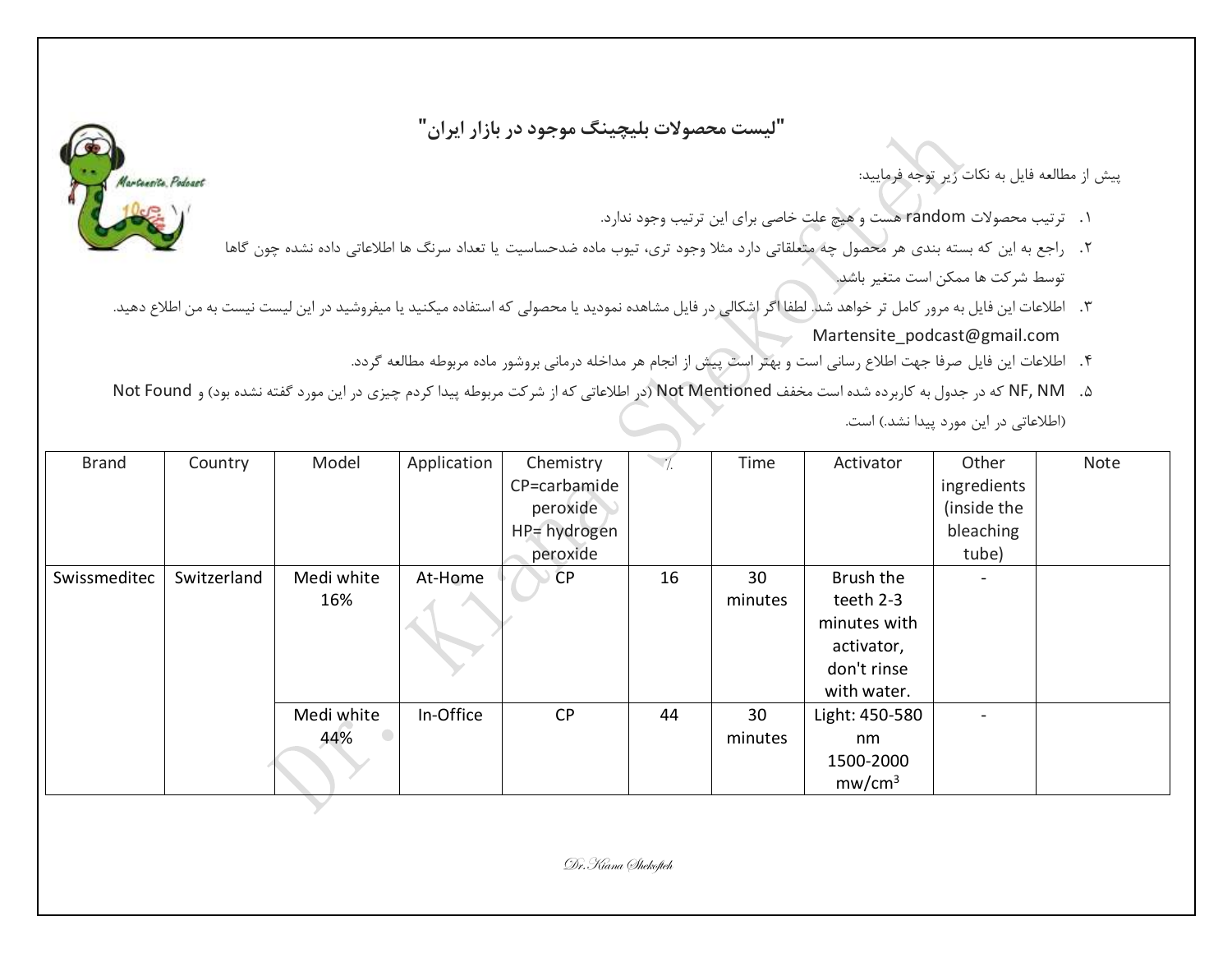| Ultradent    | <b>USA</b> | Opalescence<br>endo         | Non-vital  | HP | 35                      | $3-5$ day                                |                                                   |                                                  | Designed for<br>"walking<br>bleach"<br>technique.           |
|--------------|------------|-----------------------------|------------|----|-------------------------|------------------------------------------|---------------------------------------------------|--------------------------------------------------|-------------------------------------------------------------|
|              |            | Opalescence<br>quick PF     | In-Office  | CP | 45                      | Minimum<br>30 min                        |                                                   | F,<br>KNO <sub>3</sub><br>(potassium<br>nitrate) | In reception/<br>waiting room                               |
|              |            | Opalescence<br><b>Boost</b> | In-Office  | HP | 40                      | $2-3 * 20$<br>minutes                    | Chemically<br>activated<br>(do not need<br>light) | F,KNO <sub>3</sub>                               |                                                             |
|              |            | Opalescence<br>PF           | At-Home    | CP | 20<br>15<br>$\sqrt{10}$ | $2-4$ hour<br>4-6 hour<br>8-10 hour      |                                                   | F,KNO <sub>3</sub>                               | <b>Needs</b><br>reservoir                                   |
|              |            | Opalescence<br>GO           | At-Home    | HP | 15                      | $15 - 20$<br>minutes<br>for 5-10<br>days | $\blacksquare$                                    | F,KNO <sub>3</sub>                               | Xylitol                                                     |
|              |            |                             | $\bigcirc$ |    | 10                      | 30-60<br>minutes<br>for 5-10<br>days     |                                                   |                                                  |                                                             |
| Dentonics    | <b>USA</b> | Synergy                     | At-Home    | CP | ~25                     | $~1$ - $30$<br>minutes                   | $\blacksquare$                                    | Calcium<br>peroxide                              | Calcium<br>release                                          |
| (Masterdent) |            | Vivacity o                  | At-Home    | CP | 16                      | <b>NM</b>                                | $\blacksquare$                                    | $\blacksquare$                                   | offers<br>sustained<br>release of<br>carbamide<br>peroxide! |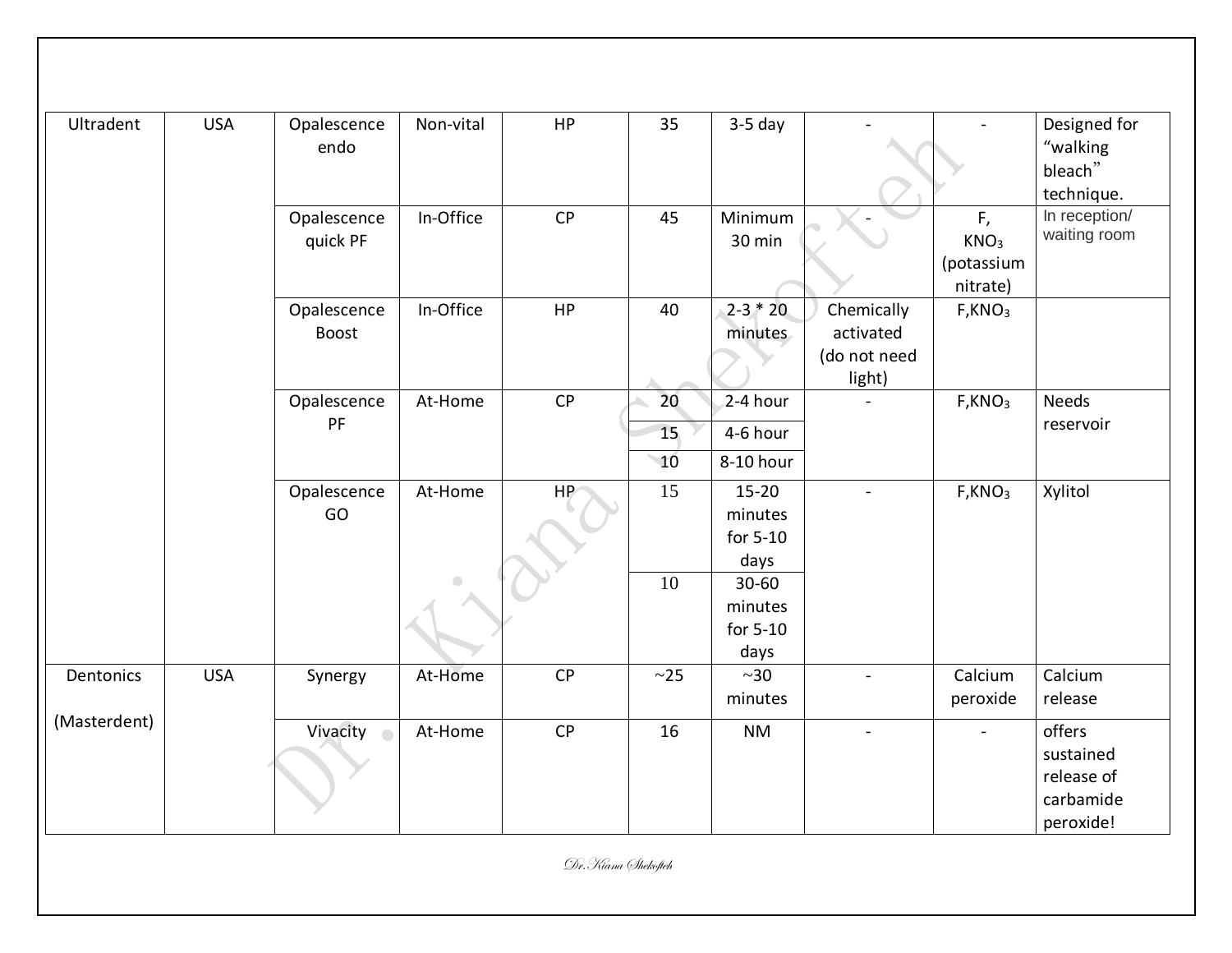| <b>Avant Dental</b> | Germany       | ADS tooth            | At-Home    | CP | 16              | 3 hours   |                |                  |                |
|---------------------|---------------|----------------------|------------|----|-----------------|-----------|----------------|------------------|----------------|
| Supply              |               | whitening gel<br>16% |            |    |                 |           |                |                  |                |
|                     |               | ADS tooth            | At-Home    | CP | 22              | 2 hours   |                |                  |                |
|                     |               | whitening gel<br>22% |            |    |                 |           |                |                  |                |
| <b>FGM</b>          | <b>Brazil</b> | Whiteness            | Non-vital  | CP | 37              | 3-4 days  |                |                  | Walking bleach |
|                     |               | Super endo           |            |    |                 |           |                |                  | technique      |
|                     |               | Whiteness HP         | In-Office  | HP | 35              | 40        | Self-catalyzed | Calcium          | Calcium        |
|                     |               | blue                 |            |    |                 | minutes   | system         |                  | release        |
|                     |               |                      |            |    |                 |           |                |                  |                |
|                     |               | Whiteness HP         | In-Office  | HP | 35              | <b>NM</b> | $+ -$          | <b>NM</b>        | HP gel,        |
|                     |               |                      |            |    |                 |           | LED            |                  | thickener 3:1  |
|                     |               | Whiteness            | In-Office, | HP | 35 <sup>°</sup> | Each      | $+ -$          | Tined            | HP gel,        |
|                     |               | <b>MAXX HP</b>       | Non-vital  |    |                 | session   | LED            | (changes         | thickener 3:1  |
|                     |               |                      |            |    |                 | 15        |                | from             |                |
|                     |               |                      |            |    |                 | minutes   |                | intense          |                |
|                     |               |                      |            |    |                 |           |                | carmine to       |                |
|                     |               |                      |            |    |                 |           |                | green)           |                |
|                     |               | Whiteness            | At-Home    | CP | 10              | 3-4 hour  |                | Sodium           |                |
|                     |               | perfect              |            |    |                 |           |                | Fluoride,        |                |
|                     |               |                      |            |    | 16              | 3-4 hour  |                | KNO <sub>3</sub> |                |
|                     |               |                      |            |    | 22              | 1 hour    |                |                  |                |
| SDI                 | Austria       | Polaoffice           | In-Office, | HP | 37.5            | 30        | $\pm$ -        | KNO <sub>3</sub> |                |
|                     |               | plus                 | non-vital  |    |                 | minutes   | <b>LED</b>     |                  |                |
|                     |               | Polaoffice           | In-Office  | HP | 35              | 30        | $+ -$          | KNO <sub>3</sub> | Powder/liquid  |
|                     |               |                      |            |    |                 | minutes   | LED            |                  |                |
|                     |               | Polanight            | At-Home    | CP | 22              | 45        | $\blacksquare$ | $\blacksquare$   |                |
|                     |               |                      |            |    |                 | minutes   |                |                  |                |
|                     |               |                      |            | CP | 16              | 90        | $\blacksquare$ |                  |                |
|                     |               |                      |            |    |                 | minutes   |                |                  |                |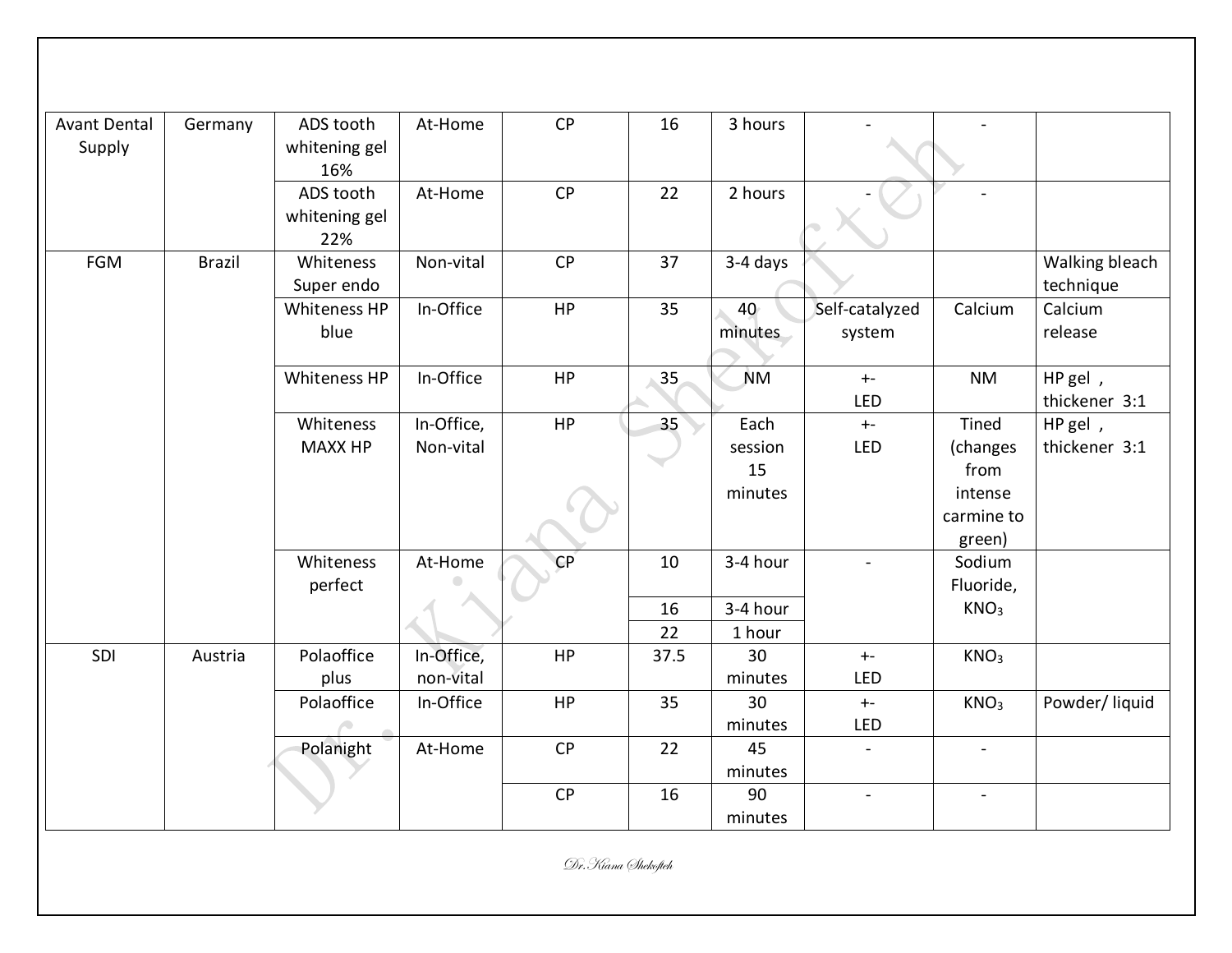|             |            | Poladay    | At-Home   | HP        | 9.5             | 30        |                |                          |               |
|-------------|------------|------------|-----------|-----------|-----------------|-----------|----------------|--------------------------|---------------|
|             |            |            |           |           |                 | minutes   |                |                          |               |
| Spa dent    | Canada     | Flex       | In-Office | $HP + CP$ | 40 CP +         | $20 - 40$ | LED            | Potassium                |               |
|             |            |            |           |           | 10 HP           | minutes   |                | citrate +                |               |
|             |            |            |           |           |                 |           |                | xylitol                  |               |
|             |            | xyliprox   | At-Home   | $HP + CP$ | <b>11 CP</b>    | $30 - 40$ |                | Potassium                |               |
|             |            |            |           |           | $+2HP$          | minutes   |                | citrate +                |               |
|             |            |            |           |           |                 |           |                | xylitol                  |               |
| Denmat      | <b>USA</b> | Lumismile  | In-office | HP        | 25              | Each      | $+ -$          | <b>NM</b>                |               |
|             |            | white In-  |           |           |                 | session   |                |                          |               |
|             |            | office     |           |           |                 | $15-30$   |                |                          |               |
|             |            |            |           |           |                 | minutes   |                |                          |               |
|             |            | Lumismile  | At-Home   | CP        | 32 <sup>°</sup> | $10 - 15$ | $\blacksquare$ | $\overline{\phantom{a}}$ |               |
|             |            | white take |           |           |                 | minutes   |                |                          |               |
|             |            | home       |           |           | 22              | 1-2 hours |                |                          |               |
|             |            |            |           |           | 16              | 4-8 hours |                |                          |               |
| White Smile | Germany    | Power      | In-office | HP        | 40              | maximum   | <b>NM</b>      | $\blacksquare$           |               |
|             |            | Whitening  |           |           | (mixed          | $3*20$    |                |                          |               |
|             |            |            |           |           | 32)             | minutes   |                |                          |               |
|             |            | Home       | At-Home   | CP        | 35              | $30 - 60$ | $\blacksquare$ | $\blacksquare$           | to be used in |
|             |            |            |           |           |                 | minutes   |                |                          | the waiting   |
|             |            |            |           |           |                 |           |                |                          | room of the   |
|             |            |            |           |           |                 |           |                |                          | clinic!       |
|             |            |            |           | CP        | 22              | <b>NF</b> |                |                          |               |
|             |            |            |           |           |                 |           |                |                          |               |
|             |            |            |           | <b>CP</b> | 16              | Overnight |                |                          |               |
|             |            |            |           |           |                 | or        |                |                          |               |
|             |            |            |           |           |                 | minimum   |                |                          |               |
|             |            |            |           |           |                 | 3 hours   |                |                          |               |